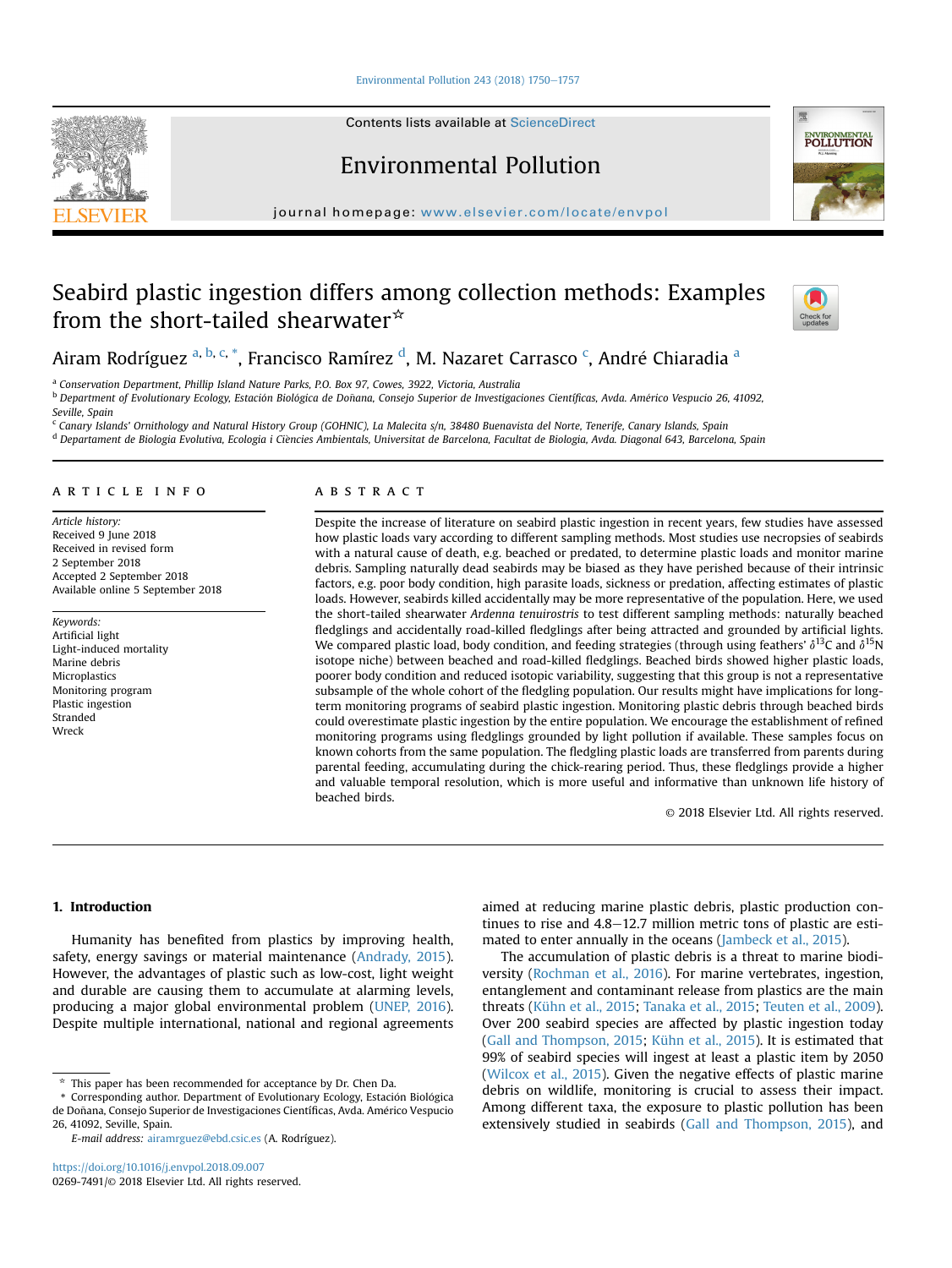they have been proposed as a key group for marine plastic pollution monitoring purposes [\(Ryan, 2008\)](#page-6-0). The usefulness of seabird as a monitoring tool has been recognized by the 1992 Oslo and Paris Conventions for the protection of the marine environment. They have developed an Ecological Quality Objective based on plastic mass ingested by Northern fulmars Fulmarus glacialis to assess plastic pollution at North Sea ([van Franeker et al., 2011\)](#page-6-0).

In a recent review on ingested debris in marine megafauna, approximately 70% of seabird studies involved necropsies of complete specimens [\(Provencher et al., 2017\)](#page-6-0). Most of the 85 studies compiled in the review used at least a potentially biased sampling method, i.e. beached birds following wrecking events (24 studies), found dead birds by predation on colony (16 studies) or admitted to rehabilitation centres (2 studies) [\(Provencher et al.,](#page-6-0) [2017\)](#page-6-0). Seabirds involved in wrecks, predation events or rehabilitation centres might not be a representative sample of populations, as they constitute the naturally perishing low-quality individuals of the population. For example, beach washed seabirds might be unable to discriminate real food from non-food items such as plastics prior to stranding or they may show higher mortality because of high plastic loads ([Ryan, 1987\)](#page-6-0). The same bias may apply to birds that were predated or admitted into rehabilitation centres. Thus, while beached birds could help to monitor spatiotemporal trends in plastic marine debris, they may be less useful or representative to quantify plastic ingestion at the population level. The rate and frequency of plastic ingestion can be used to estimate the quantity of plastic ingested by seabird populations, providing information on changes over time. Therefore, a comparison of sampling methods is required to assess whether plastic loads are influenced by the method of sampling as highlighted in several recent studies [\(Avery-Gomm et al., 2016;](#page-6-0) [Provencher et al., 2017\)](#page-6-0). Despite the increasing number of seabird plastic ingestion studies in recent years, just eight studies compare between sampling methods [\(Provencher et al., 2017;](#page-6-0) See Discussion below for details). Here, we compared seabird plastic ingestion, body condition and stable isotopes ( $\delta^{13}$ C and  $\delta^{15}$ N) from two sources of dead birds: 1) beached birds perished under natural conditions; and 2) road-killed birds after they were grounded by street lights, accidentally killed by anthropogenic threats. To our best knowledge, neither the probability of a petrel being grounded by artificial lights nor the probability of being consequently killed after grounding is related to intrinsic factors (e.g. nutritional; but see [Rodríguez et al., 2012b,](#page-6-0) [2017b](#page-6-0)). Road-killed birds could be therefore a better representation of the population than beached birds, likely poor-quality individuals. Two dimensions ( $\delta^{13}C$  and  $\delta^{15}N$ )  $\delta$ -spaces (formally named isotopic niches) are frequently used to investigate the trophic structure of populations; and isotopic variability is widely considered a proxy to the trophic niche width ([Newsome et al., 2007](#page-6-0); [Swanson et al.,](#page-6-0) [2015](#page-6-0)). Thus, stable isotope spaces could shed light to elucidate if sampled individuals are representative of the whole population. As beached birds likely represent the poor-quality fraction of the population, we expected this group would show poorer body condition and reduced isotopic variability than road-killed individuals. Further, we expected that beached birds would have higher plastic loads than road-killed birds as low-quality individuals would likely be more prone to be fed with plastics ingested by their parents (note we sampled fledglings).

We used the short-tailed shearwater Ardenna tenuirostris from Phillip Island, Australia in this study, an abundant long-distance migratory seabird breeding in southern Australia and Tasmania. This species is a good study case as it ingests and accumulates abundant plastic items, feeding only at sea [\(Acampora et al., 2014;](#page-6-0) [Carey, 2011;](#page-6-0) [Cousin et al., 2015;](#page-6-0) [Vlietstra and Parga, 2002](#page-7-0)). The population size at Phillip Island is estimated of 450,000 breeding pairs ([BirdLife International, 2017](#page-6-0)), producing a high number of fledglings. The inevitably fraction of dead fledglings provides an exceptional opportunity to compare among sampling methods while helping to shed light on the global problem of seabird plastic ingestion. The fledglings' cause of death are wrecks at sea and roadkill after being disorientated and grounded by artificial lights ([Peter and Dooley, 2014;](#page-6-0) [Rodríguez et al., 2017b\)](#page-6-0). By focusing on fledglings from Phillip Island, we have avoided potential confounding effects and sources of variation, providing a homogeneous sample of fledglings belonging to the same cohort, from the same colony and in the same year of collection.

#### 2. Methods

#### 2.1. Model species and study area

Our study was conducted on Philip Island  $(38°29')$ ; 145°15′), Victoria, Australia, an "Important Bird Area" supporting more than 1% of the global population of the short-tailed shearwater ([BirdLife](#page-6-0) [International, 2017](#page-6-0)). During the two fledging seasons of 2015 and 2016, we collected dead short-tailed shearwater fledglings from 17 April to 5 May. They were beached by natural causes or road-killed as a consequence of attraction and disorientation caused by artificial lights [\(Rodríguez et al., 2017b](#page-6-0)).

Many fledglings are unable to take off once they sit on the sea surface, leading to wrecks. Winds and waves wash-out these birds onto beaches. We visited beaches at sunrise and looked for freshly dead beach-washed fledglings. We conducted early morning visits to collect birds before they were predated by scavengers ([Carey,](#page-6-0) [2011](#page-6-0)), mainly Pacific gulls Larus pacificus. Fresh corpses with intact gastrointestinal tracts were collected and frozen until dissection.

To mitigate light-induced mortality of fledglings grounded by artificial lights, Phillip Island Nature Parks rangers conduct night rescue patrol along the main road of the island, collecting grounded birds off the road and releasing them in the safety of the colony ([Rodríguez et al., 2017b\)](#page-6-0). Unfortunately, some birds die before being rescued as a consequence of collisions with fence and power wires, buildings, cars or even crashing to the ground ([Rodríguez](#page-6-0) [et al., 2014\)](#page-6-0). These birds were collected by the Rangers and kept frozen until dissection.

#### 2.2. Morphological measurements of birds

Data recorded for each individual bird were: date, location (beach or road), body mass, wing length, culmen (from the base of forehead feathers in the centre of their nasal tube to distal extent of the hooked bill), bill depth (from the base of forehead feathers to ventral surface of lower mandible) and tarsus [\(Rodríguez et al.,](#page-6-0) [2017b](#page-6-0)). We have not measured six culmen and seven bill depth measures due to the heads were eaten  $(n = 1)$  or destroyed by vehicle collisions ( $n = 6$ ). For these birds, we used the mean of each measurement in the analysis. The biometrics were taken using a digital balance (nearest 1 g), a ruler (nearest 1 mm) and an electronic calliper (nearest 0.01 mm). To minimise biases during weighing, water logged at the plumage of beached birds was removed after freezing the corpses, as water in a solid state is easier to remove from plumage. For the stable isotope analyses, we collected several ventral feathers, stored in paper envelopes at room temperature (see below). Given that we sampled fledglings, ventral feathers were grown during the nestling period, and therefore, their stable isotopes analyses provide diet information during such period (February–April).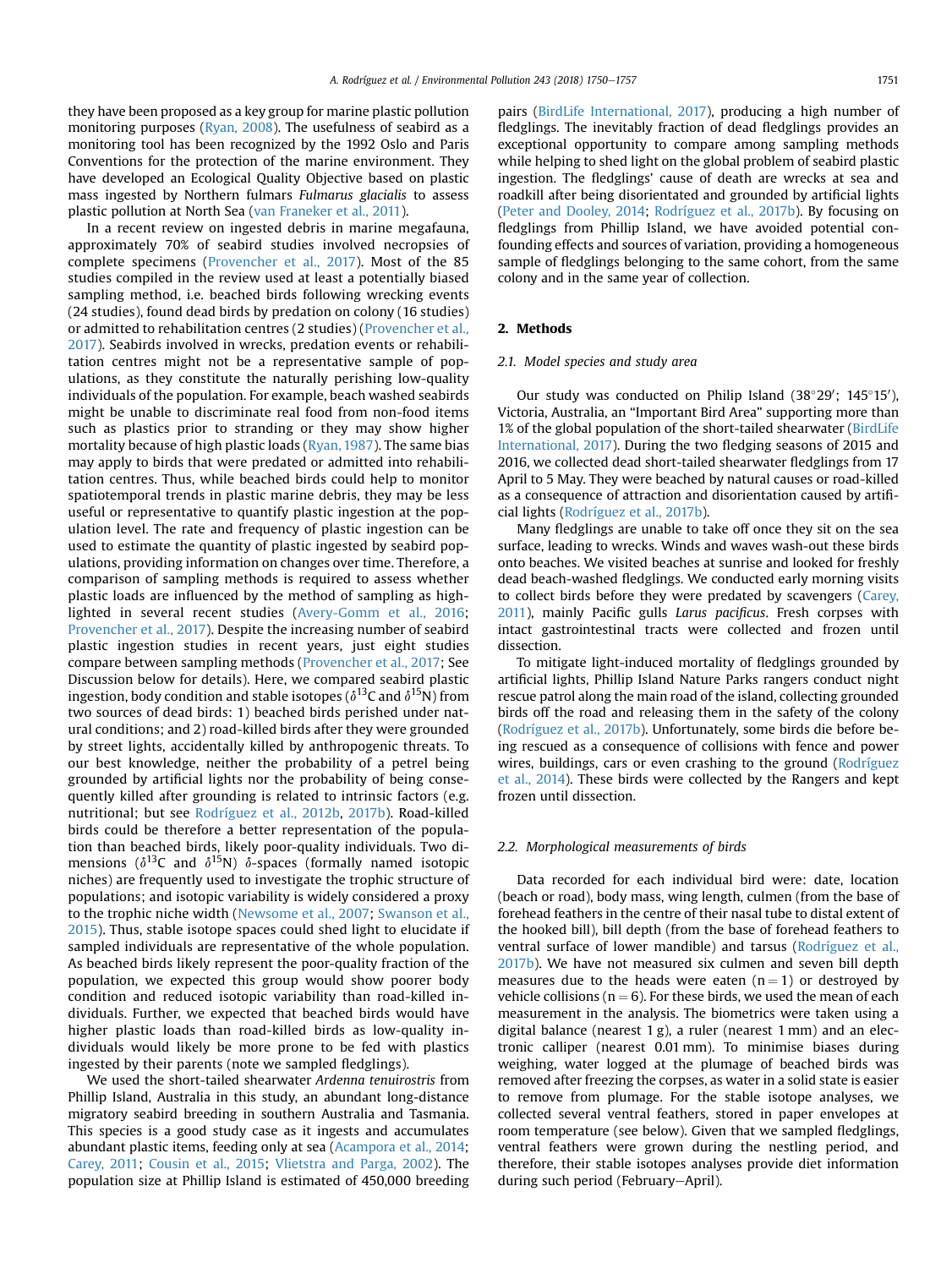#### <span id="page-2-0"></span>2.3. Dissection and plastic processing

We dissected the birds to extract the ventriculus and proventriculus, where plastic items are accumulated. The gut content was transferred to a petri dish and rinsed in water under a binocular microscope. We searched visually for plastic items, discarding particles shorter than 1 mm. Against indications of [Provencher et al.](#page-6-0) [\(2017\),](#page-6-0) we discarded the use a 1 mm sieve as some plastic threads were narrower than 1 mm in width but longer in length, which could have passed through the sieve undetected. Quantifying plastics shorter than 1 mm was beyond the scope of our study because potential cross-contamination of small fibres and they contribute little to plastic mass [\(van Franeker et al., 2011\)](#page-6-0). Each plastic item was broadly categorized as industrial or user plastics and whether it was accumulated in the ventriculus or proventriculus, following [Provencher et al. \(2017\)](#page-6-0). Plastics were measured  $(\pm 0.01$  mm) using an optic stereo-microscope (x8, Zeiss, SteREO Discovery.V8). We used a digital balance  $(\pm 0.0001 \text{ g})$  to weight the plastic load per individual. Given that our aims are not to provide a benchmark for plastic ingestion in short-tailed shearwaters, we do not show at the manuscript all the standardized metrics recommended by [Provencher et al. \(2017\)](#page-6-0). However, we provide raw data in the Supplementary material to facilitate any future comparisons.

#### 2.4. Stable isotope analyses

We used  $\delta^{13}C$  and  $\delta^{15}N$  values, which are frequently used to study trophic level and inshore-offshore habitat use, as they integrate dietary information that reflects specific periods of time, i.e. when analysed tissues were synthesized [\(Kowalczyk et al., 2014](#page-6-0); [Newsome et al., 2007](#page-6-0)). The analyses of two or more stable isotope signatures can be used to define quantifiable ecological niche space ([Newsome et al., 2007;](#page-6-0) [Swanson et al., 2015](#page-6-0)). The overlap, width, and position of such niche spaces can inform about the trophic interactions of individuals or populations ([Newsome et al., 2007](#page-6-0); [Swanson et al., 2015\)](#page-6-0). Prior to stable isotope analyses, ventral feathers were cleaned with successive rinses of chloroformmethanol (2:1) solution. Feather samples were then freeze-dried and powdered, transferring  $0.3-0.4$  mg of each sample into tin capsules. Isotopic analyses were performed at the Stable Isotope Laboratory of the Estación Biológica de Doñana, CSIC, Seville, Spain ([www.ebd.csic.es/lie/index.html\)](http://www.ebd.csic.es/lie/index.html). Samples were combusted at  $1020$  °C using a continuous flow isotope-ratio mass spectrometer by means of a Flash HT Plus elemental analyser interfaced with a Delta V Advantage mass spectrometer. Stable isotope ratios were expressed in the standard  $\delta$ -notation (‰) relative to Vienna Pee Dee Belemnite ( $\delta^{13}$ C) and atmospheric N<sub>2</sub> ( $\delta^{15}$ N). Replicate assays of standards routinely inserted within the sampling sequence indicated analytical measurement error of  $\pm 0.1$ % and  $\pm 0.2$ % for  $\delta^{13}$ C and  $\delta^{15}$ N, respectively. The standards used were EBD-23 (cow horn, internal standard), LIE-BB (whale baleen, internal standard) and LIE-PA (razorbill feathers, internal standard). These laboratory standards were previously calibrated with international standards supplied by the International Atomic Energy Agency.

## 2.5. Statistical analyses

We calculated a body size index (BSI) and a body condition index (BCI) for each individual following [Rodríguez et al. \(2017b\).](#page-6-0) We conducted a principal component analysis (PCA) to the centred and scaled four morphometric variables and the first principal component was used as a BSI. The four morphometric variables were positively correlated to BSI (Pearson correlation coefficients: 0.77, 0.58, 0.74 and 0.70 for wing length, culmen, bill depth, and tarsus, respectively), and therefore, the first principal component (BSI) was a more reliable measure of bird size than any single morphometric variable. The BCI was calculated as the standardized residuals of an ordinary least squares regression between body mass on BSI, where positive and negative values indicate that birds are heavier or lighter than the average in the population, respectively [\(Rodríguez et al., 2012b,](#page-6-0) [2017b\)](#page-6-0).

We used Fisher-Pitman permutation tests to evaluate differences in frequency distributions of nine variables (collection date, number of plastics, plastic mass, maximum length of plastics, body mass, BSI, BCI,  $\delta^{13}$ C and  $\delta^{15}$ N) between locations (beach vs. road) and years (2015 $-$ 2016). The null hypothesis is that the group distributions are identical in shape and variability (Neuhäuser and [Manly, 2004\)](#page-6-0). We show 99% confidence intervals of P-values based on null distributions obtained via 9999 Monte Carlo replicates. No differences in collection date were detected between beached and road-killed birds (Table 1) nor in any plastic load variables between years (99% confidence intervals of Pvalues =  $0.30 - 0.33$ ,  $0.39 - 0.42$  and  $0.32 - 0.34$  for number of plastic, mass of plastic and maximum length of plastics, respectively). Thus, each individual was treated as one record regardless date and year of collection.

We also employed multidimensional niche spaces to assess the overlap between beached and road-killed birds. A high overlap would indicate that both bird groups are similar, while a low overlap would indicate differences between bird groups. In addition, the overlap metric is directional (asymmetric), i.e. the probability that a beached individual will be found in the niche of roadkilled birds can be different to the probability that a road-killed individual is found in the niche of beached birds [\(Swanson et al.,](#page-6-0) [2015\)](#page-6-0). Thus, even if no differences are detected in univariate analyses, a group could account for only a small fraction of the

Table 1

Summary of variables of plastic loads, condition and stable isotope composition of short-tailed shearwater Ardenna tenuirostris fledglings found dead on beaches and roads at Phillip Island, Australia (2015–2016). SD = standard deviation, c.i. = confidence intervals.

|                                                               | Beach                        | <b>SD</b>            | range                                                   | n              | Road                      | <b>SD</b>            | range                                                   | n                 | P-value                 |                         |
|---------------------------------------------------------------|------------------------------|----------------------|---------------------------------------------------------|----------------|---------------------------|----------------------|---------------------------------------------------------|-------------------|-------------------------|-------------------------|
|                                                               | mean                         |                      |                                                         |                | mean                      |                      |                                                         |                   | lower 99% c.i.          | upper 99% c.i.          |
| Collection date (Julian date; $1 = 1$ April)<br>Plastic loads | 27.46                        | 4.93                 | 22 April, 3 May                                         | 26             | 28.06                     | 3.71                 | 17 April, 5 May                                         | 114               | 0.497                   | 0.522                   |
| Number of plastic items                                       | 8.23                         | 6.00                 | 1.26                                                    | 26             | 7.11                      | 4.91                 | 0, 22                                                   | 114               | 0.042                   | 0.053                   |
| Mass of plastics $(g)$                                        | 0.24                         | 0.26                 | 0.0056, 1.0472                                          | 26             | 0.13                      | 0.10                 | 0.000, 0.5421                                           | 114               | 0.001                   | 0.003                   |
| Maximum length (mm)<br>Condition of birds                     | 13.18                        | 12.75                | 4.731, 60.000                                           | 26             | 8.90                      | 4.37                 | 3.634, 31.000                                           | 111               | 0.005                   | 0.009                   |
| Body mass $(g)$                                               | 344.76                       | 83.76                | 204.516                                                 | 26             | 522.64                    | 105.47               | 254, 784                                                | 114               | 0.000                   | 0.001                   |
| Body size index                                               | $-1.26$                      | 1.65                 | $-4.161, 2.585$                                         | 26             | 0.29                      | 1.17                 | $-2.174$ , 2.939                                        | 114               | 0.000                   | 0.001                   |
| Body condition index<br>$\delta^{13}C$<br>$\delta^{15}N$      | $-0.80$<br>$-21.02$<br>12.50 | 0.85<br>0.27<br>0.42 | $-2.707, 0.688$<br>$-21,410, -20,290$<br>11.660, 13.420 | 26<br>25<br>25 | 0.18<br>$-20.81$<br>12.72 | 0.95<br>0.39<br>0.51 | $-1.976, 2.784$<br>$-21,980, -19,780$<br>11.620, 13.900 | 114<br>105<br>104 | 0.000<br>0.010<br>0.044 | 0.001<br>0.015<br>0.055 |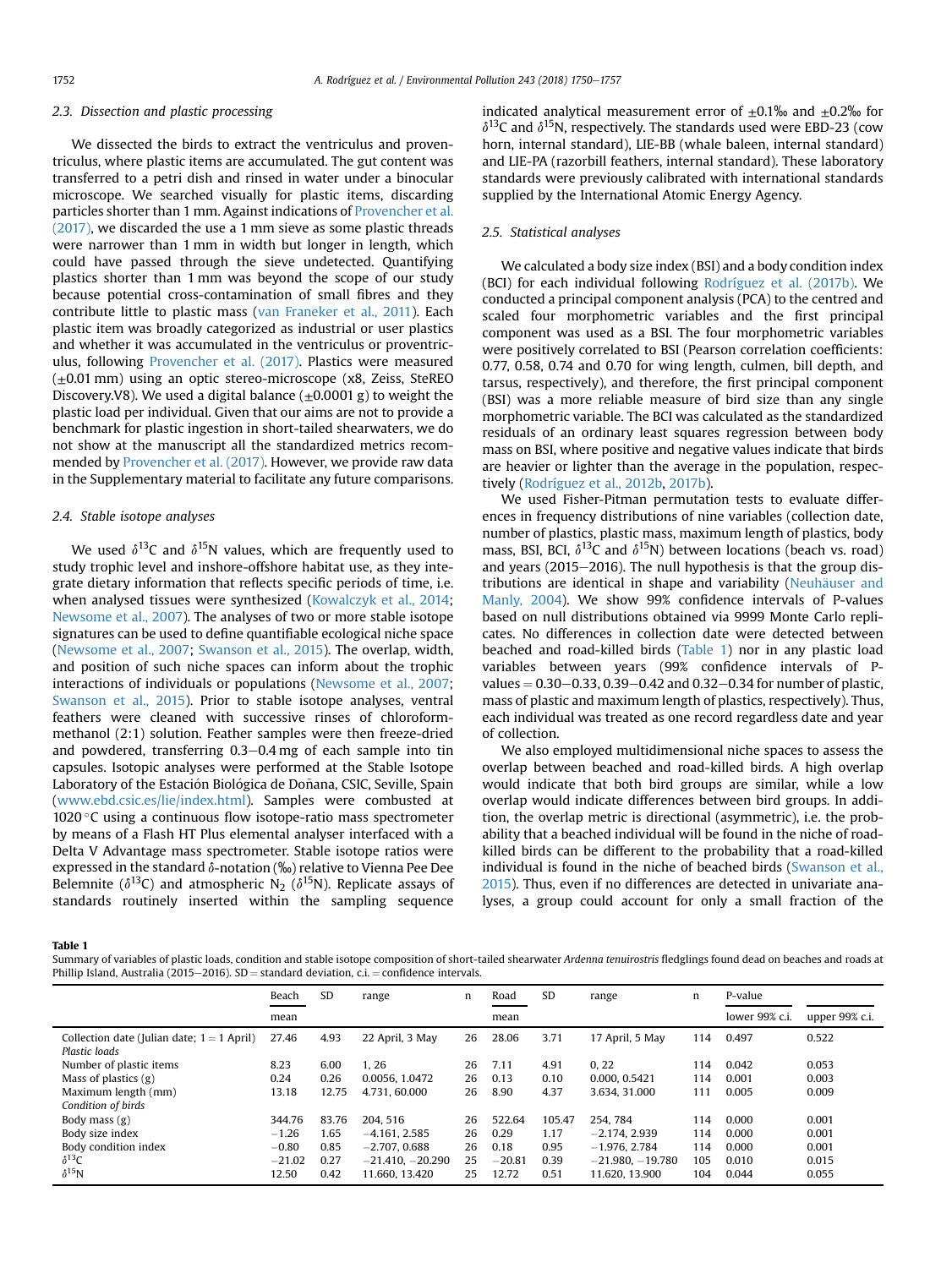variability of the other group. Although this method was originally designed for stable isotope data, it can be applied to any continuous ecological niche indicator in multiple dimensions (Giménez et al., [2018;](#page-6-0) [Swanson et al., 2015](#page-6-0)). We used an ellipsoid Bayesian framework (nicheRover; [Lysy et al., 2014\)](#page-6-0) to estimate the niche region and overlap probability between beached and road-killed individuals in three different multidimensional spaces defined by plastic (number of plastics, plastic mass and maximum length of plastics), body condition (body mass, BSI, BCI) and stable isotopes (ventral feathers'  $\delta^{13}C$  and  $\delta^{15}N$ ). Niche region was defined as a multidimensional region in which an individual of the group (beached or road-killed) has the 95% of probability of being found ([Swanson et al., 2015\)](#page-6-0), as in other ellipsoid methods [\(Jackson et al.,](#page-6-0) [2011](#page-6-0)). Overlap metrics (mean and 95% credible intervals) were estimated through Monte Carlo-Markov Chain (MCMC) simulations based on 1000 draws from which overlap parameters were calculated. For each group (beached or road-killed) and every pair of plastic load variable (number, mass, and maximum length), we displayed 10 randomly chosen elliptical projections of the plastic niche to visualize the relationships among variables ([Swanson](#page-6-0) [et al., 2015](#page-6-0)).

Finally, we run Pearson correlation tests to assess the relationship between plastic loads (number of plastics, plastic mass and maximum length of plastics) and BCI. All statistical analyses were conducted in R (version 3.4.3, R Foundation for Statistical Computing, Vienna, Austria).

## 3. Results and discussion

Beached birds had lower body condition than road-killed fledglings ([Table 1\)](#page-2-0). Overlap analyses for condition niche indicated a very low overlap between both groups (upper 95% credible interval limit of beached birds is higher than lower 95% credible interval of road-killed birds; 41.4 vs 39.6; [Fig. 1](#page-4-0)). These findings confirm that beached fledglings are biased towards low-quality individuals with higher chances of being water-logged after being washed or wrecked at the beach [\(Rodríguez et al., 2017b\)](#page-6-0). We went one step farther by assessing isotopic variability and demonstrating lower  $\delta^{13}$ C and  $\delta^{15}$ N values in beached than road-killed fledglings ([Table 1](#page-2-0)). Overlap analyses for stable isotope niche indicated a high overlap of beached bird niche on road-killed birds (95% credible  $interval = [88.4, 99.6]$ , but a significantly lower overlap of roadkilled bird niche on beached birds (95% credible interval  $=$  [54.2, 85.6]; [Fig. 1\)](#page-4-0). The high isotopic variability for road-killed birds indicated a wide range of their parents feeding strategies, whereas the relatively low  $\delta^{15}N$  and  $\delta^{13}C$  values for beached individuals could indicate that food delivered by parents was preferentially based on low-level trophic pelagic prey ([Hobson et al., 1994;](#page-6-0) [Hussey et al., 2014\)](#page-6-0). Beached birds accounted for just a small fraction of the total range of adult feeding strategies. Our results show clear isotopic and body condition differences between the two groups of fledglings, indicating that beached birds might be lowquality fledglings [\(Rodríguez et al., 2017b](#page-6-0)).

All sampled birds contained at least one plastic item in their guts, except three road-killed birds (beached fledglings:  $n = 26,95%$ Jeffreys confidence limits  $= 0.909 - 1.000$ ; road-killed fledglings:  $n = 114$ , 95% Jeffreys confidence limits  $= 0.925-0.991$ ). This agrees with previous studies on beached short-tailed shearwater fledglings from the same population, where 100% of individuals included at least one plastic item [\(Carey, 2011](#page-6-0)). Beached fledglings contained higher plastic loads, measured as number of plastic items, mass of plastic loads, and maximum length of plastic item per individual than road-killed fledglings ([Table 1](#page-2-0) and [Fig. 2](#page-5-0)). Body condition index did not correlate with plastic loads (all 95% confidence intervals of Pearson's correlation coefficients including zero; number of plastics  $=$  [-0.261, 0.068]; plastic mass  $=$  [-0.295, 0.031], maximum length  $=$  [-0.286, 0.044]). The plastic niche of road-killed birds was almost completely overlapped by the plastic niche of beached birds (mean overlap =  $98\%$ ;  $95\%$  credible interval =  $[94.5, 100.0]$ ; [Fig. 1\)](#page-4-0). However, the probability that a beached individual will be found on the road was considerably lower (mean overlap  $=$  28%; 95% credible  $interval = [18.6, 40.5]$ ; [Fig. 1\)](#page-4-0). Thus, not all beached birds shared the plastic niche space of road-killed birds ([Fig. 1](#page-4-0)). In summary, beached fledglings showed poor body condition, lower  $\delta^{13}C$  and  $\delta^{15}$ N values, and higher plastic loads than road-killed fledglings, indicating strong differences in fledgling traits from the two samples. However, if the higher plastic loads of beached birds are due to poor foraging strategies of parents, which may lead to lower body condition of fledglings, or a higher availability of plastics at adult foraging locations cannot be disentangled with our observational data set.

Considering whether the collection method for specimens may influence the estimates of plastic ingestion is important to obtain reliable estimates [\(Avery-Gomm et al., 2016](#page-6-0); [Provencher et al.,](#page-6-0) [2017](#page-6-0)). Some studies suggest no differences in plastic loads among sampling methods. For example, eight Procellariiformes species showed no significant differences in frequency of occurrence or number of plastics between birds caught by longline fisheries and birds found dead on the beach, although statistical comparisons were not controlled by species and collection year [\(Colabuono et al.,](#page-6-0) [2009\)](#page-6-0). Similarly, [van Franeker and Meijboom \(2002\)](#page-7-0) concluded that plastic loads of beached northern fulmars did not differ between carcasses identified as accidentally killed and killed by starvation, although the factor 'death cause' was included in six of the nine final models selected by stepwise regressions. On the other hand, several studies have suggested that birds found dead on colonies or beaches, predated or admitted to wildlife rehabilitation centres have larger plastic loads than healthy birds or killed by stochastic events ([Hutton et al., 2008;](#page-6-0) [Ryan, 1987\)](#page-6-0). Non-conclusive results suggest that plastic loads of beached petrels and puffins are above the average of the adult population, but potential spatial biases (sampled birds cannot belong to the same population) preven any final conclusion [\(Harris and Wanless, 1994](#page-6-0); [Ryan, 1987\)](#page-6-0). Also, stomach lavage of wedge-tailed shearwater (Ardenna pacifica) fledglings showed lower plastic loads (measured as frequency of occurrence, number of plastics and mass of plastic ingested) than necropsied fledglings, although no statistical analyses were reported [\(Lavers et al., 2018](#page-6-0)). To our best knowledge, only two studies on a single species, the Laysan albatross (Phoebastria immutabilis), have properly tested plastic loads among naturally dead birds (potentially biased sample) and birds killed for the study (or incidentally injured/killed by vehicles), finding significant differences in line with our results [\(Auman et al., 1997;](#page-6-0) [Fry et al., 1987\)](#page-6-0).

While using data from beached birds for the long-term monitoring of marine debris is highly valued ([Acampora et al., 2016;](#page-6-0) [Ryan, 2008;](#page-6-0) [Ryan et al., 2009](#page-6-0); [van Franeker et al., 2011](#page-6-0); [van](#page-7-0) [Franeker and Law, 2015\)](#page-7-0), we suggest additional sampling strategies to be adopted in some locations where light-induced mortality of seabirds occurs, providing a less biased source of information. Seabird mortality induced by artificial lights is a worldwide phenomenon mainly affecting fledglings close to their breeding colonies ([Rodríguez et al., 2017a](#page-6-0)). In contrast to beached birds used in plastic ingestion studies, fledglings grounded by lights are a more homogeneous sample. Grounded birds belong to the same cohort and their plastic loads are delivered by their parents during the chickrearing period ([Carey, 2011;](#page-6-0) [Rodríguez et al., 2012a](#page-6-0)). In addition, the probability that a fledgling is grounded by lights and consequently killed do not seem related to its physiological state (at least no clear links between the probability of being alive or dead have been published; but see [Rodríguez et al., 2012b,](#page-6-0) [2017b](#page-6-0)). In fact,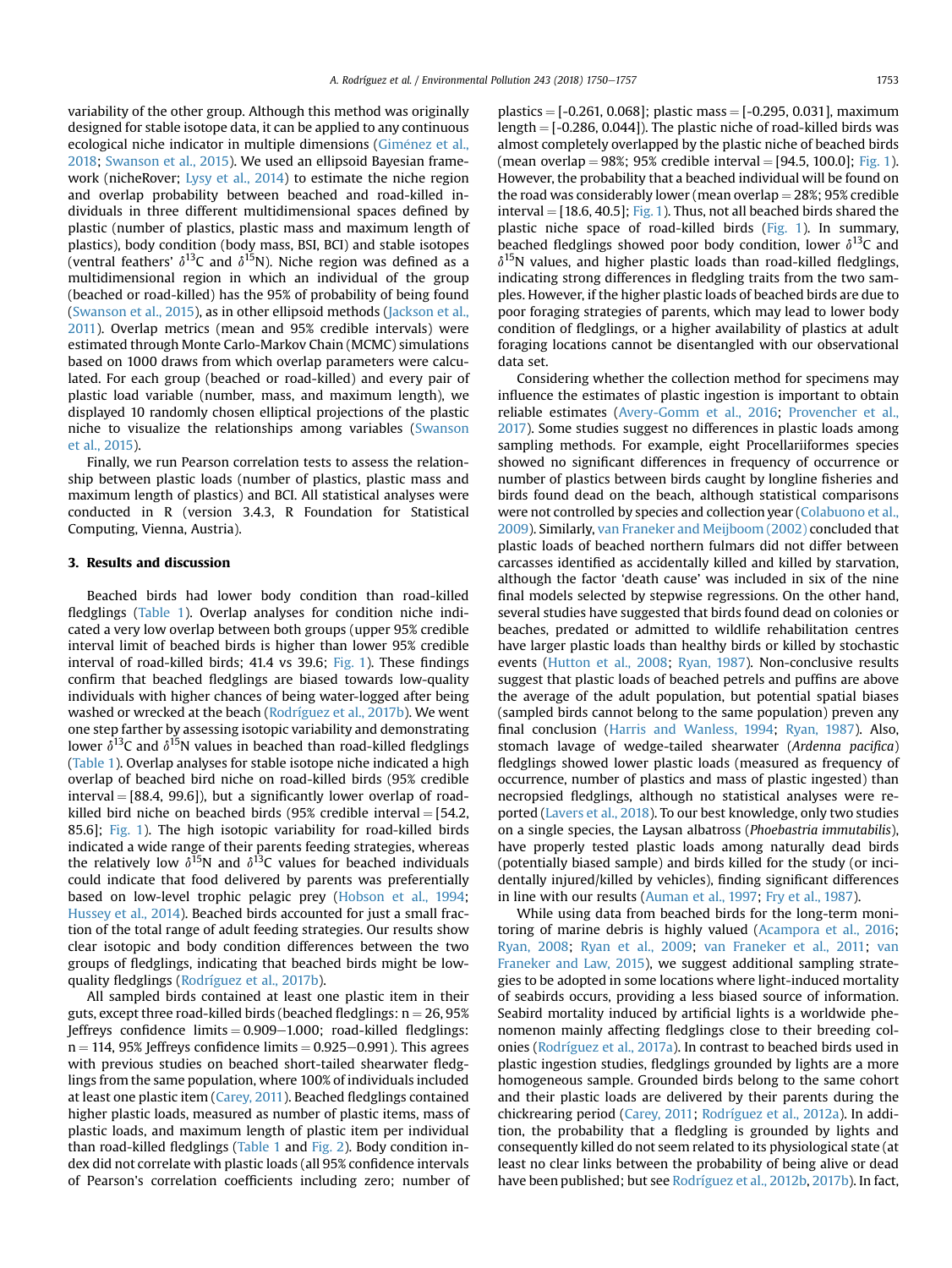<span id="page-4-0"></span>



Fig. 1. Overlap plots representing the posterior probability that an individual from the location labelled on the Y axis (row) will be found within the niche (alpha = 95%) of the location indicated by the column header. Vertical red lines represent the mean (continuous) and 95% (dashed) credible intervals. (For interpretation of the references to colour in this figure legend, the reader is referred to the Web version of this article.)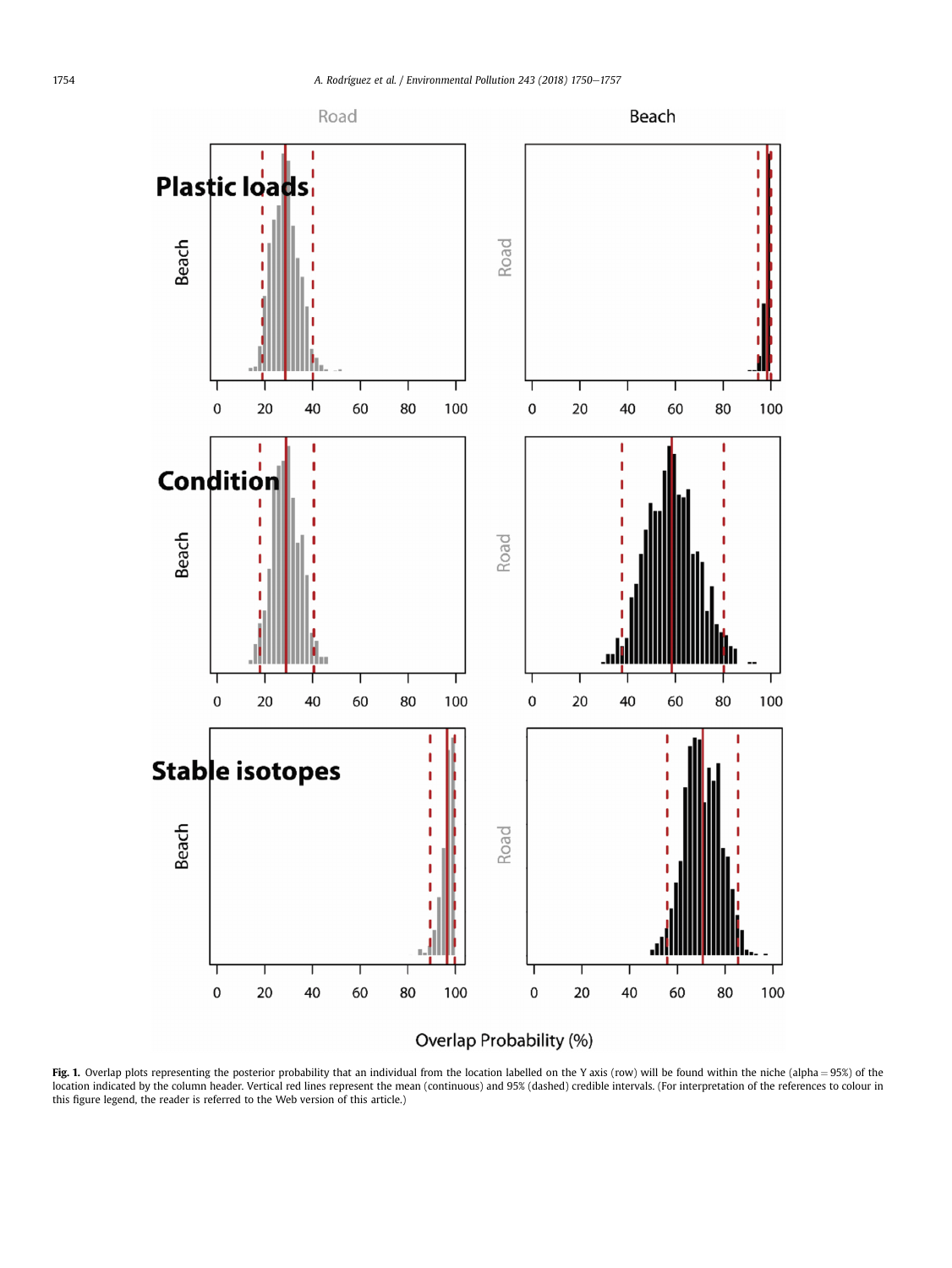<span id="page-5-0"></span>

Fig. 2. Ten random elliptical projections of plastic niche region for each pair of plastic load variables (above the diagonal). Also displayed are one-dimensional density plots (diagonal), and two-dimensional scatter plots for each pairwise combination of plastic load variables (Number of plastics, plastic mass -g, and maximum length of plastics --mm).

light-induced mortality is related to nest location, distribution of light sources and the sources of fatal hazardous (busy roads, sharp cutting structures, dense urban matrix) in the grounding locations. Despite the implementation of improvements in rescue campaigns (the main action to reduce mortality of seabirds grounded by artificial lights), light pollution will inevitably cause the death of many petrel species across the world at a predictable time during the fledging season ([Rodríguez et al., 2017a](#page-6-0)). On the other hand, fledglings grounded by lights only represent one part of the population (fledglings), and therefore, other collection methods should be used to extrapolate plastic loads of adults. Birds killed at fisheries could potentially be the optimal unbiased source, although more research is needed as birds caught by fisheries might be younger, hungrier, bolder or inexperienced than individuals not bycatched in fishery activities [\(Collet et al., 2017a,](#page-6-0) [2017b\)](#page-6-0).

## 4. Conclusions

Studies comparing plastic ingestion among collection methods represent only a small number of seabird species, and a plea for more studies in this sense has been made, indicating the little we know about how the collection methods affect ingested plastic detection ([Avery-Gomm et al., 2016;](#page-6-0) [Provencher et al., 2017\)](#page-6-0). Our study provides evidence on how plastic ingestion varies according to collection methods in one seabird species; providing warning signs of the potential biases for using stranded animals as bioindicators (for a discussion on sea turtles see [Casale et al., 2016\)](#page-6-0). Using road-killed seabird fledglings grounded by light pollution resulted in alternative samples to monitor debris ingestion in the marine system by a healthy seabird population. The advantages are that these birds are from the same cohort, same age, their origin is known and they are in similar health condition to successfully fledged birds. The use of such samples would improve the quality of seabird marine debris monitoring programs while providing a standard tool to assess the effect of plastics in the marine ecosystem [\(Mallory et al., 2010\)](#page-6-0).

## Funding

This work was supported by the European Research Agency [Marie Curie International Outgoing Fellowship, 330655 FP7- PEOPLE-2012-IOF]; and the Spanish Ministry of Economy, Industry and Competitiveness [Juan de la Cierva - Incorporación, IJCI-2015-23913 and IJCI-2015-24531].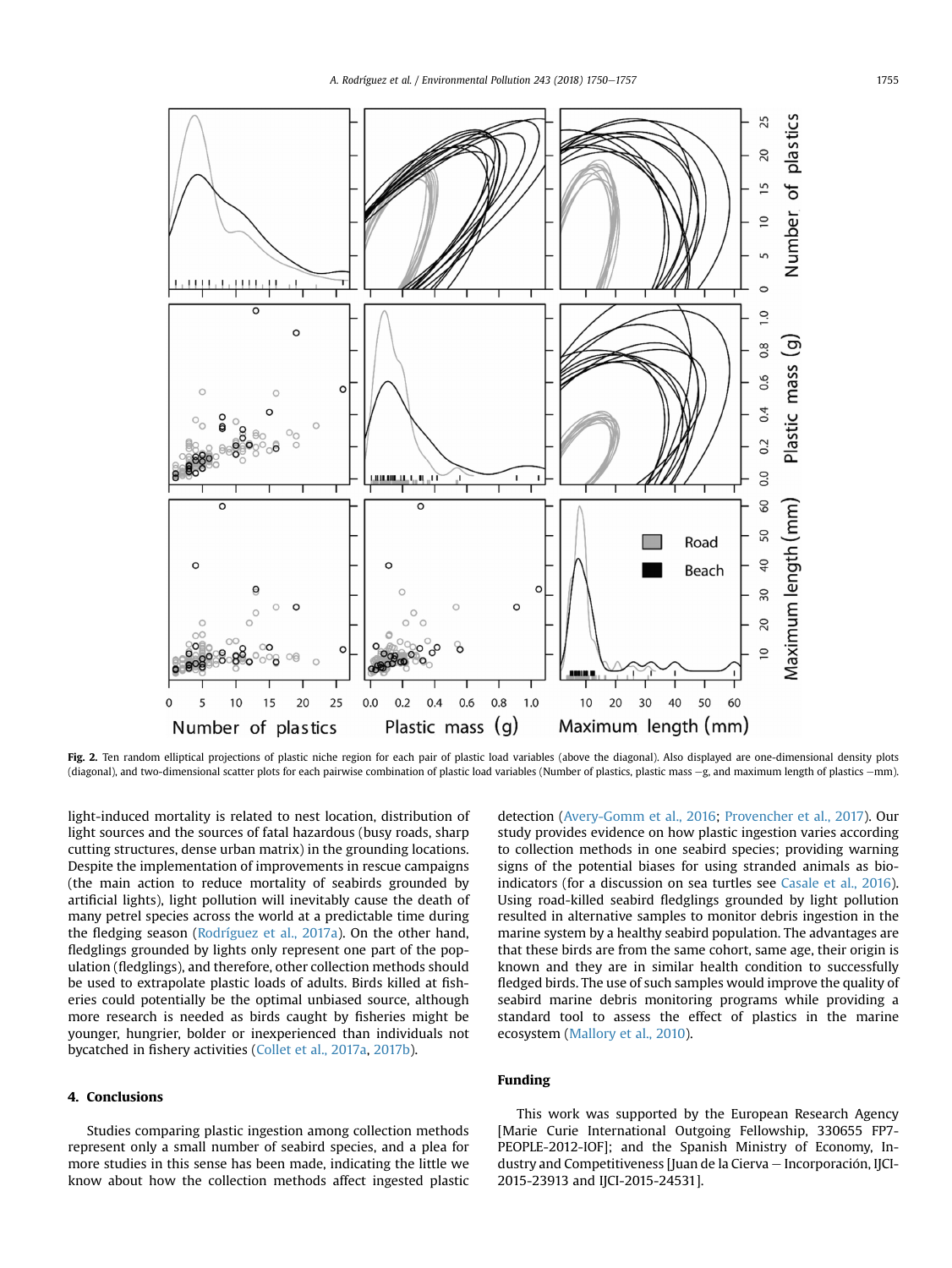#### <span id="page-6-0"></span>Acknowledgments

We are indebted to Alona Charuvi and Rebecca R. McIntosh for their help during dissections, and to Phillip Island Nature Parks rangers for collecting dead birds from roads. Thanks to Jan van Franeker, Javier Lenzi, and four anonymous reviewers for their constructive comments on early drafts.

#### Appendix A. Supplementary data

Supplementary data related to this article can be found at [https://doi.org/10.1016/j.envpol.2018.09.007.](https://doi.org/10.1016/j.envpol.2018.09.007)

#### References

- Acampora, H., Lyashevska, O., Van Franeker, J.A., O'Connor, I., 2016. The use of beached bird surveys for marine plastic litter monitoring in Ireland. Mar. Environ. Res. 120, 122-129. <https://doi.org/10.1016/j.marenvres.2016.08.002>.
- Acampora, H., Schuyler, Q.A., Townsend, K.A., Hardesty, B.D., 2014. Comparing plastic ingestion in juvenile and adult stranded short-tailed shearwaters (Puffinus tenuirostris) in eastern Australia. Mar. Pollut. Bull. 78, 63-68. [https://](https://doi.org/10.1016/j.marpolbul.2013.11.009) [doi.org/10.1016/j.marpolbul.2013.11.009](https://doi.org/10.1016/j.marpolbul.2013.11.009).
- Andrady, A.L., 2015. Plastics and Environmental Sustainability. John Wiley & Sons, Inc, Hoboken, NJ. <https://doi.org/10.1002/9781119009405>.
- [Auman, H., Ludwig, J., Giesy, J., Colborn, T., 1997. Plastic ingestion by Laysan Alba](http://refhub.elsevier.com/S0269-7491(18)32609-5/sref4)[tross chicks on Sand Island, Midway Atoll, in 1994 and 1995. In: Albatross](http://refhub.elsevier.com/S0269-7491(18)32609-5/sref4) [Biology and Conservation, pp. 239](http://refhub.elsevier.com/S0269-7491(18)32609-5/sref4)-[244.](http://refhub.elsevier.com/S0269-7491(18)32609-5/sref4)
- Avery-Gomm, S., Valliant, M., Schacter, C.R., Robbins, K.F., Liboiron, M., Daoust, P.-Y., Rios, L.M., Jones, I.L., 2016. A study of wrecked Dovekies (Alle alle) in the western North Atlantic highlights the importance of using standardized methods to quantify plastic ingestion. Mar. Pollut. Bull. 113, 75-80. [https://](https://doi.org/10.1016/j.marpolbul.2016.08.062) [doi.org/10.1016/j.marpolbul.2016.08.062.](https://doi.org/10.1016/j.marpolbul.2016.08.062)
- BirdLife International, 2017. Important Bird and Biodiversity Area Factsheet: Phillip Island [WWW Document]. URL. [http://datazone.birdlife.org/site/factsheet/](http://datazone.birdlife.org/site/factsheet/phillip-island-iba-australia) [phillip-island-iba-australia](http://datazone.birdlife.org/site/factsheet/phillip-island-iba-australia) (accessed 6.12.17).
- Carey, M.J., 2011. Intergenerational transfer of plastic debris by Short-tailed Shearwaters (Ardenna tenuirostris). Emu 111, 229-234. [https://doi.org/10.1071/](https://doi.org/10.1071/MU10085) [MU10085](https://doi.org/10.1071/MU10085).
- Casale, P., Freggi, D., Paduano, V., Oliverio, M., 2016. Biases and best approaches for assessing debris ingestion in sea turtles, with a case study in the Mediterra-<br>nean. Mar. Pollut. Bull. 110, 238–249. https://doi.org/10.1016/ nean. Mar. Pollut. Bull. 110, 238-249. [https://doi.org/10.1016/](https://doi.org/10.1016/j.marpolbul.2016.06.057) [j.marpolbul.2016.06.057.](https://doi.org/10.1016/j.marpolbul.2016.06.057)
- Colabuono, F.I., Barquete, V., Domingues, B.S., Montone, R.C., 2009. Plastic ingestion by Procellariiformes in southern Brazil. Mar. Pollut. Bull. 58, 93–96. [https://](https://doi.org/10.1016/j.marpolbul.2008.08.020) [doi.org/10.1016/j.marpolbul.2008.08.020.](https://doi.org/10.1016/j.marpolbul.2008.08.020)
- Collet, J., Patrick, S.C., Weimerskirch, H., 2017a. Behavioral responses to encounter of fishing boats in wandering albatrosses. Ecol. Evol. 7, 3335 $-$ 3347. [https://doi.org/](https://doi.org/10.1002/ece3.2677) [10.1002/ece3.2677.](https://doi.org/10.1002/ece3.2677)
- Collet, J., Patrick, S.C., Weimerskirch, H., 2017b. A comparative analysis of the behavioral response to fishing boats in two albatross species. Behav. Ecol. 28, 1337e1347. [https://doi.org/10.1093/beheco/arx097.](https://doi.org/10.1093/beheco/arx097)
- Cousin, H.R., Auman, H.J., Alderman, R., Virtue, P., 2015. The frequency of ingested plastic debris and its effects on body condition of Short-tailed Shearwater (Puffinus tenuirostris) pre-fledging chicks in Tasmania, Australia. Emu 115, 6-11. <https://doi.org/10.1071/MU13086>.
- Fry, D.M., Fefer, S.I., Sileo, L., 1987. Ingestion of plastic debris by laysan albatrosses and wedge-tailed shearwaters in the Hawaiian islands. Mar. Pollut. Bull. 18, 339e343. [https://doi.org/10.1016/S0025-326X\(87\)80022-X.](https://doi.org/10.1016/S0025-326X(87)80022-X)
- Gall, S.C., Thompson, R.C., 2015. The impact of debris on marine life. Mar. Pollut. Bull. 92, 170-179. [https://doi.org/10.1016/j.marpolbul.2014.12.041.](https://doi.org/10.1016/j.marpolbul.2014.12.041)
- Giménez, J., Louis, M., Barón, E., Ramírez, F., Verborgh, P., Gauffier, P., Esteban, R., Eljarrat, E., Barceló, D., Forero, M. G., de Stephanis, R., 2018. Towards the identification of ecological management units: a multidisciplinary approach for the effective management of bottlenose dolphins in the southern Iberian Peninsula. Aquat. Conserv. Mar. Freshw. Ecosyst. 28, 205-215. [https://doi.org/](https://doi.org/10.1002/aqc.2814) [10.1002/aqc.2814.](https://doi.org/10.1002/aqc.2814)
- Harris, M.P., Wanless, S., 1994. Ingested elastic and other artifacts found in puffins in Britain over a 24-year period. Mar. Pollut. Bull. 28, 54-55. [https://doi.org/](https://doi.org/10.1016/0025-326X(94)90187-2) [10.1016/0025-326X\(94\)90187-2.](https://doi.org/10.1016/0025-326X(94)90187-2)
- [Hobson, K.A., Piattt, J.F., Pitocchelli, J., 1994. Using stable isotopes to determine](http://refhub.elsevier.com/S0269-7491(18)32609-5/sref17) [seabird trophic relationships. J. Anim. Ecol. 63, 786](http://refhub.elsevier.com/S0269-7491(18)32609-5/sref17)-[798.](http://refhub.elsevier.com/S0269-7491(18)32609-5/sref17)
- Hussey, N.E., MacNeil, M.A., McMeans, B.C., Olin, J.A., Dudley, S.F.J., Cliff, G., Wintner, S.P., Fennessy, S.T., Fisk, A.T., 2014. Rescaling the trophic structure of marine food webs. Ecol. Lett. 17, 239-250. <https://doi.org/10.1111/ele.12226>.
- [Hutton, I., Carlile, N., Priddel, D., 2008. Plastic ingestion by](http://refhub.elsevier.com/S0269-7491(18)32609-5/sref19) flesh-footed shearwaters, Puffinus carneipes[, and wedge-tailed shearwaters,](http://refhub.elsevier.com/S0269-7491(18)32609-5/sref19) Puffinus pacificus. Pap. Proc. R. [Soc. Tasman. 141, 67](http://refhub.elsevier.com/S0269-7491(18)32609-5/sref19)-[72.](http://refhub.elsevier.com/S0269-7491(18)32609-5/sref19)
- Jackson, A.L., Inger, R., Parnell, A.C., Bearhop, S., 2011. Comparing isotopic niche widths among and within communities: SIBER - stable Isotope Bayesian Ellipses in R. J. Anim. Ecol. 80, 595-602. [https://doi.org/10.1111/j.1365-](https://doi.org/10.1111/j.1365-2656.2011.01806.x)

[2656.2011.01806.x](https://doi.org/10.1111/j.1365-2656.2011.01806.x).

- Jambeck, J.R., Geyer, R., Wilcox, C., Siegler, T.R., Perryman, M., Andrady, A., Narayan, R., Law, K.L., 2015. Plastic waste inputs from land into the ocean. Science (80-. ) 347, 768-771. <https://doi.org/10.1126/science.1260352>.
- Kowalczyk, N.D., Chiaradia, A., Preston, T.J., Reina, R.D., 2014. Linking dietary shifts and reproductive failure in seabirds: a stable isotope approach. Funct. Ecol. 28, 755e765. [https://doi.org/10.1111/1365-2435.12216.](https://doi.org/10.1111/1365-2435.12216)
- Kühn, S., Bravo Rebolledo, E.L., van Franeker, J.A., 2015. Deleterious effects of litter on marine life. In: Bergmann, M., Gutow, L., Klages, M. (Eds.), Marine Anthropogenic Litter. Springer International Publishing, Cham, pp. 75-116. [https://](https://doi.org/10.1007/978-3-319-16510-3_4) [doi.org/10.1007/978-3-319-16510-3\\_4.](https://doi.org/10.1007/978-3-319-16510-3_4)
- Lavers, J.L., Hutton, I., Bond, A.L., 2018. Ingestion of marine debris by wedge-tailed shearwaters (Ardenna pacifica) on lord howe island, Australia during 2005-2018. Mar. Pollut. Bull. 133, 616-621. [https://doi.org/10.1016/](https://doi.org/10.1016/j.marpolbul.2018.06.023) [j.marpolbul.2018.06.023.](https://doi.org/10.1016/j.marpolbul.2018.06.023)
- [Lysy, M., Stasko, A.D., Swanson, H.K., 2014. nicheROVER: \(Niche\) \(R\)egion and Niche](http://refhub.elsevier.com/S0269-7491(18)32609-5/sref25) [\(Over\)lap Metrics for Multidimensional Ecological Niches. CRAN \[WWW](http://refhub.elsevier.com/S0269-7491(18)32609-5/sref25) [Document\].](http://refhub.elsevier.com/S0269-7491(18)32609-5/sref25)
- Mallory, M.L., Robinson, S.A., Hebert, C.E., Forbes, M.R., 2010. Seabirds as indicators of aquatic ecosystem conditions : a case for gathering multiple proxies of seabird health. Mar. Pollut. Bull. 60, 7-12. [https://doi.org/10.1016/](https://doi.org/10.1016/j.marpolbul.2009.08.024) [j.marpolbul.2009.08.024.](https://doi.org/10.1016/j.marpolbul.2009.08.024)
- Neuhäuser, M., Manly, B.F.J., 2004. The Fisher-pitman permutation test when testing for differences in mean and variance. Psychol. Rep. 94,  $189-194$ . [https://doi.org/](https://doi.org/10.2466/pr0.94.1.189-194) [10.2466/pr0.94.1.189-194](https://doi.org/10.2466/pr0.94.1.189-194).
- Newsome, S.D., Martinez del Rio, C., Bearhop, S., Phillips, D.L., 2007. A niche for isotopic ecology. Front. Ecol. Environ. 5, 429-436. [https://doi.org/10.1890/](https://doi.org/10.1890/060150.1) [060150.1.](https://doi.org/10.1890/060150.1)
- [Peter, J., Dooley, S., 2014. The fatal shore: investigating one of the largest seabird](http://refhub.elsevier.com/S0269-7491(18)32609-5/sref29) [wrecks in living memory. Aust. BirdLife 3, 24](http://refhub.elsevier.com/S0269-7491(18)32609-5/sref29)-[27.](http://refhub.elsevier.com/S0269-7491(18)32609-5/sref29)
- Provencher, J.F., Bond, A.L., Avery-Gomm, S., Borrelle, S.B., Bravo Rebolledo, E.L., Hammer, S., Kühn, S., Lavers, J.L., Mallory, M.L., Trevail, A., van Franeker, J.A., 2017. Quantifying ingested debris in marine megafauna: a review and recommendations for standardization. Anal. Methods 9, 1454-1469. [https://doi.org/](https://doi.org/10.1039/C6AY02419J) [10.1039/C6AY02419J.](https://doi.org/10.1039/C6AY02419J)
- Rochman, C.M., Browne, M.A., Underwood, A.J., van Franeker, J.A., Thompson, R.C., Amaral-Zettler, L.A., 2016. The ecological impacts of marine debris: unraveling the demonstrated evidence from what is perceived. Ecology 97, 302-312. [https://doi.org/10.1890/14-2070.1.](https://doi.org/10.1890/14-2070.1)
- Rodríguez, A., Burgan, G., Dann, P., Jessop, R., Negro, J.J., Chiaradia, A., 2014. Fatal attraction of short-tailed shearwaters to artificial lights. PLoS One 9, e110114. <https://doi.org/10.1371/journal.pone.0110114>.
- Rodríguez, A., Holmes, N.D., Ryan, P.G., Wilson, K.-J., Faulquier, L., Murillo, Y., Raine, A.F., Penniman, J.F., Neves, V., Rodríguez, B., Negro, J.J., Chiaradia, A., Dann, P., Anderson, T., Metzger, B., Shirai, M., Deppe, L., Wheeler, J., Hodum, P., Gouveia, C., Carmo, V., Carreira, G.P., Delgado-Alburqueque, L., Guerra-Correa, C., Couzi, F.-X., Travers, M., Corre, M. Le, 2017a. Seabird mortality induced by land-based artificial lights. Conserv. Biol. 31, 986-1001. https:/ [doi.org/10.1111/cobi.12900](https://doi.org/10.1111/cobi.12900).
- Rodríguez, A., Moffett, J., Revoltós, A., Wasiak, P., McIntosh, R.R., Sutherland, D.R., Renwick, L., Dann, P., Chiaradia, A., 2017b. Light pollution and seabird fledglings: targeting efforts in rescue programs. J. Wildl. Manag. 81, 734-741. [https://](https://doi.org/10.1002/jwmg.21237) [doi.org/10.1002/jwmg.21237.](https://doi.org/10.1002/jwmg.21237)
- Rodríguez, A., Rodríguez, B., Carrasco, M.N., 2012a. High prevalence of parental delivery of plastic debris in Cory's shearwaters (Calonectris diomedea). Mar. Pollut. Bull. 64, 2219–2223. [https://doi.org/10.1016/j.marpolbul.2012.06.011.](https://doi.org/10.1016/j.marpolbul.2012.06.011)
- Rodríguez, A., Rodríguez, B., Curbelo, Á.J., Pérez, A., Marrero, S., Negro, J.J., 2012b. Factors affecting mortality of shearwaters stranded by light pollution. Anim. Conserv. 15, 519-526. <https://doi.org/10.1111/j.1469-1795.2012.00544.x>.
- Ryan, P.G., 2008. Seabirds indicate changes in the composition of plastic litter in the Atlantic and south-western Indian Oceans. Mar. Pollut. Bull. 56, 1406-1409. <https://doi.org/10.1016/j.marpolbul.2008.05.004>.
- Ryan, P.G., 1987. The incidence and characteristics of plastic particles ingested by seabirds. Mar. Environ. Res. 23, 175-206. [https://doi.org/10.1016/0141-1136\(87\)](https://doi.org/10.1016/0141-1136(87)90028-6) [90028-6](https://doi.org/10.1016/0141-1136(87)90028-6).
- Ryan, P.G., Moore, C.J., van Franeker, J.A., Moloney, C.L., 2009. Monitoring the abundance of plastic debris in the marine environment. Philos. Trans. R. Soc. B Biol. Sci. 364, 1999-2012. https://doi.org/10.1098/rstb.2008.0207
- Swanson, H.K., Lysy, M., Power, M., Stasko, A.D., Johnson, J.D., Reist, J.D., 2015. A new probabilistic method for quantifying n-dimensional ecological niches and niche overlap. Ecology 96, 318-324. [https://doi.org/10.1890/14-0235.1.](https://doi.org/10.1890/14-0235.1)
- [Tanaka, K., Takada, H., Yamashita, R., Mizukawa, K., Fukuwaka, M., Watanuki, Y.,](http://refhub.elsevier.com/S0269-7491(18)32609-5/sref41) [2015. Facilitated leaching of additive-derived PBDEs from plastic by seabirds'](http://refhub.elsevier.com/S0269-7491(18)32609-5/sref41) [stomach oil and accumulation in tissues. Environ. Sci. Technol. 49, 11799](http://refhub.elsevier.com/S0269-7491(18)32609-5/sref41)-[11807.](http://refhub.elsevier.com/S0269-7491(18)32609-5/sref41)
- Teuten, E.L., Saquing, J.M., Knappe, D.R.U., Barlaz, M.A., Jonsson, S., Bjorn, A., Rowland, S.J., Thompson, R.C., Galloway, T.S., Yamashita, R., Ochi, D., Watanuki, Y., Moore, C., Viet, P.H., Tana, T.S., Prudente, M., Boonyatumanond, R., Zakaria, M.P., Akkhavong, K., Ogata, Y., Hirai, H., Iwasa, S., Mizukawa, K., Hagino, Y., Imamura, A., Saha, M., Takada, H., 2009. Transport and release of chemicals from plastics to the environment and to wildlife. Philos. Trans. R. Soc. B Biol. Sci. 364, 2027-2045. <https://doi.org/10.1098/rstb.2008.0284>.
- [UNEP, 2016. Marine Plastic Debris and Microplastics Global Lessons and Research](http://refhub.elsevier.com/S0269-7491(18)32609-5/sref43) [to Inspire Action and Guide Policy Chance. United Nations Environment Pro](http://refhub.elsevier.com/S0269-7491(18)32609-5/sref43)[gramme, Nairobi.](http://refhub.elsevier.com/S0269-7491(18)32609-5/sref43)
- van Franeker, J.A., Blaize, C., Danielsen, J., Fairclough, K., Gollan, J., Guse, N.,